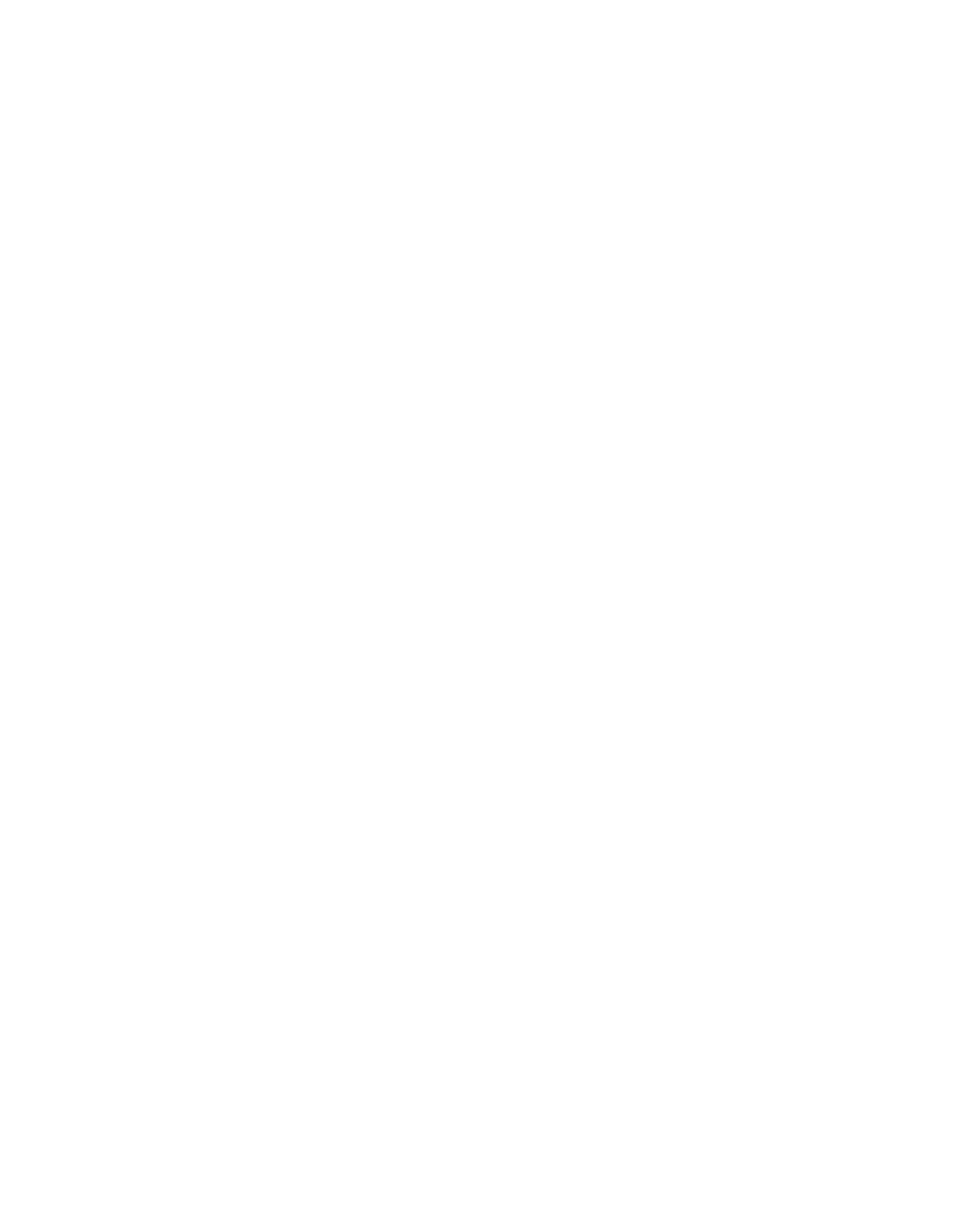# Contents

| 1              |  |
|----------------|--|
| 1.1.           |  |
| 1.2.           |  |
| $\overline{2}$ |  |
| 2.1.           |  |
| 2.2.           |  |
| 2.3.           |  |
| 2.4.           |  |
| 2.5.           |  |
| 3              |  |
| 3.1.           |  |
| 3.2.           |  |
| 3.3.           |  |
| 3.4.           |  |
| 3.5.           |  |
| 4              |  |
| 4.1.           |  |
| 4.2.           |  |
| 4.3.           |  |
| 4.4.           |  |
| 4.5.           |  |
| 4.6.           |  |
| 5              |  |
| 5.1.           |  |
| 5.2.           |  |
| 5.3.           |  |
| 6              |  |
| 6.1.           |  |
| 6.2.           |  |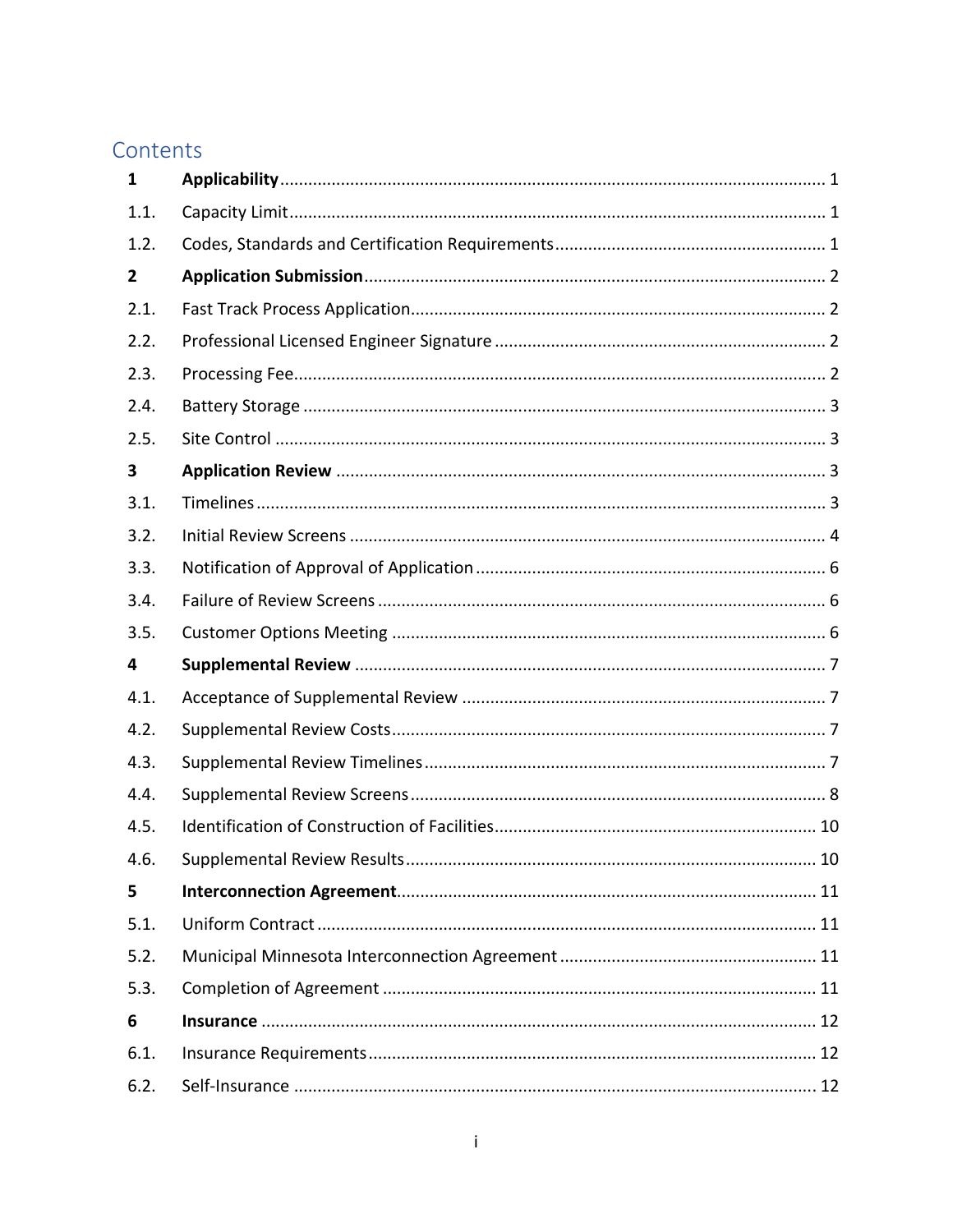| 6.3.  |  |
|-------|--|
| 7     |  |
| 7.1.  |  |
| 7.2.  |  |
| 8     |  |
| 8.1.  |  |
| 8.2.  |  |
| 9     |  |
| 9.1.  |  |
| 9.2.  |  |
| 9.3.  |  |
| 9.4.  |  |
| 9.5.  |  |
| 9.6.  |  |
| 9.7.  |  |
| 9.8.  |  |
| 9.9.  |  |
| 9.10. |  |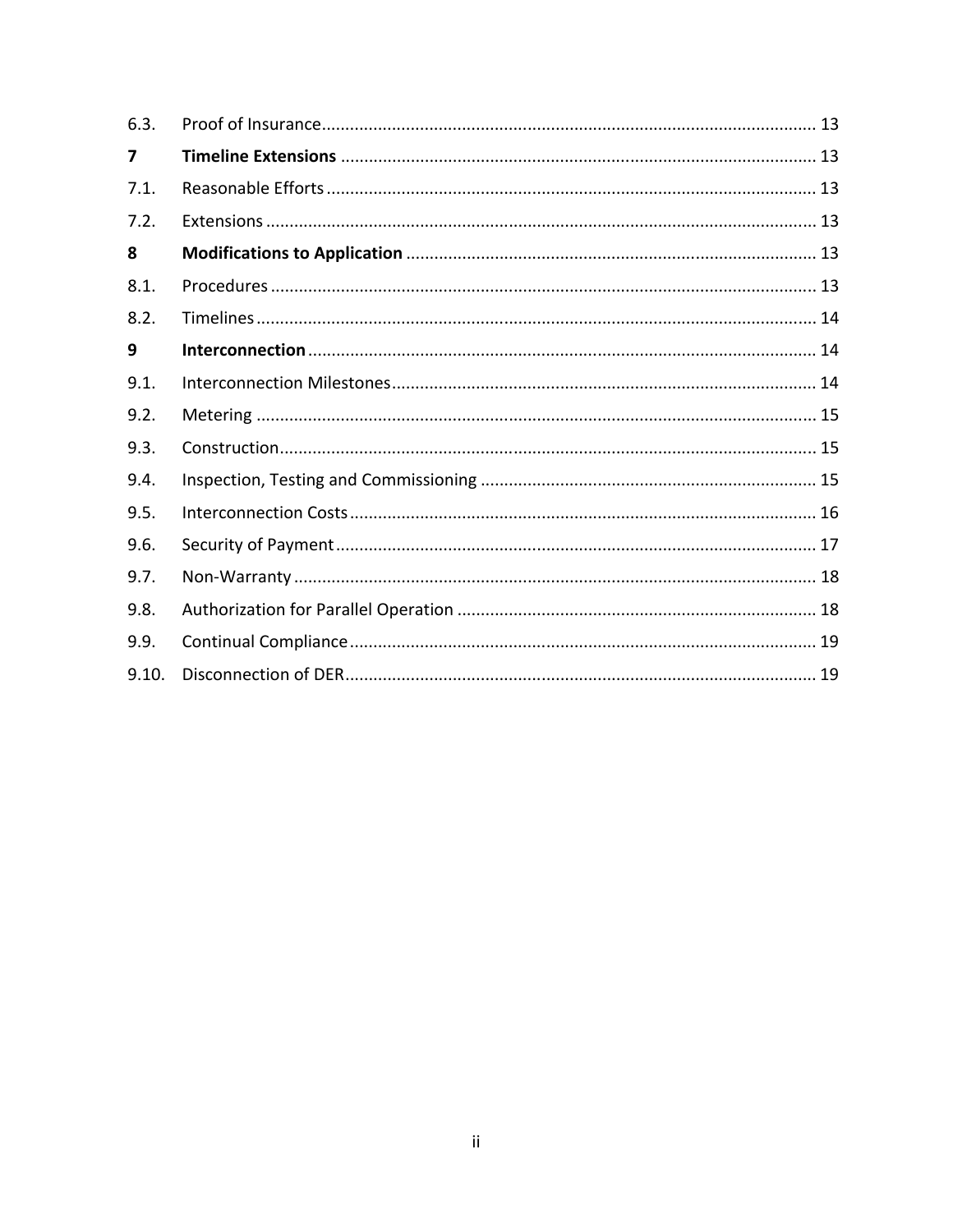# **1 Applicability**

## 1.1. Capacity Limit

The Fast Track Process is available to an Interconnection Customer proposing to interconnect a Distributed Energy Resource (DER) with the Area EPS Operator's Distribution System if the DER capacity does not exceed the size limits in Table 1.1 and does not qualify for the Simplified Process. The capacity is determined by the aggregated summation of the Nameplate Rating of all components that make up the DER system. Additional information regarding the capacity limits can be seen in Section 6 of the Process Overview document.

| <b>Line Voltage</b>           | Fast Track Eligibility <sup>1</sup><br><b>Regardless of</b><br>Location | <b>Fast Track Eligibility for certified,</b><br>inverter-based DER on a Mainline <sup>2</sup><br>and ≤ 2.5 Electrical Circuit Miles from<br>Substation <sup>3</sup> |
|-------------------------------|-------------------------------------------------------------------------|---------------------------------------------------------------------------------------------------------------------------------------------------------------------|
| $< 5$ kV                      | $\leq 500$ kW                                                           | $\leq 500$ kW                                                                                                                                                       |
| $\geq$ 5 kV and < 15 kV       | $\leq 1$ MW                                                             | $\leq$ 2 MW                                                                                                                                                         |
| $\geq$ 15 kV and < 30 kV      | $\leq$ 3 MW                                                             | $\leq$ 4 MW                                                                                                                                                         |
| $\geq$ 30 kV and $\leq$ 69 kV | $\leq$ 4 MW                                                             | $\leq$ 5 MW                                                                                                                                                         |

*Table 1.1. Fast Track Eligibility for DER* 

Fast Track eligibility for DERs is determined based upon the generator type, the size of the generator, voltage of the line, and the location of and the type of line at the Point of Common Coupling. All synchronous and induction machines must be no larger than 2 MW to be eligible for Fast Track Process consideration. Fast Track eligibility does not imply or indicate that a DER will pass the engineering screens or be exempt from the proposed DER Interconnection being placed into the Study Process.

## 1.2. Codes, Standards and Certification Requirements

The Interconnection Customer's proposed DER must meet the codes, standards and certification requirements listed in Section 14 and Section 15 of the Overview Process document. The Area EPS Operator may allow DER systems that do not meet codes, standards and certification only if the DER system design is reviewed and tested and determined that it is safe to operate in parallel with the Distribution System.

  $1$  Synchronous and induction machine eligibility is limited to no more than 2 MW even when line voltage is greater than 15 kV.

 $2$  For purposes of this table, a Mainline is the three-phase backbone of a circuit. It will typically constitute lines with wire sizes of 4/0 American wire gauge, 266 kcmil, 336.4 kcmil, 397.5 kcmil, 477 kcmil and 795 kcmil.

<sup>&</sup>lt;sup>3</sup> An Interconnection Customer can determine this information about its proposed interconnection location in advance by requesting a pre‐application report described in the Overview Process document.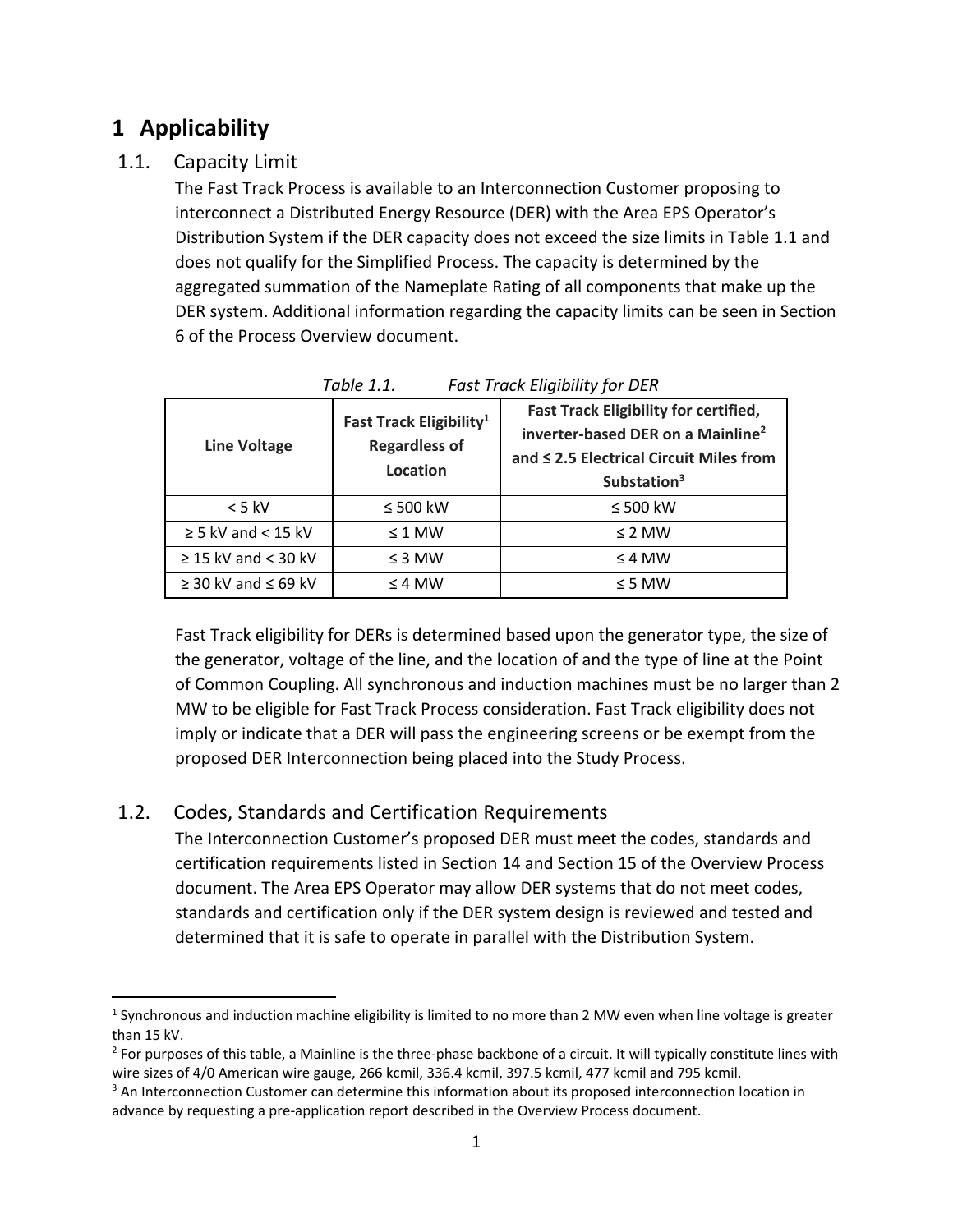# **2 Application Submission**

## 2.1. Fast Track Process Application

The Interconnection Customer shall complete the Municipal Minnesota Interconnection Application (MMIA) and submit it to the Area EPS Operator to initialize the Interconnection Process. A completed MMIA will include the following:

- A completed MMIA signed by the Interconnection Customer.
- A non-refundable processing fee indicated in Section 2.3.
- A site layout drawing of the proposed DER system.
- A one-line diagram of the proposed DER system showing the point of common coupling to the Area EPS Operator's Distribution System.
- All equipment manufacturer specification sheets.
- Documentation of site control indicated in Section 2.5.

## 2.2. Professional Licensed Engineer Signature

The one‐line diagram submitted with the Interconnection Application will require a signature from a professional engineer licensed in the State of Minnesota certifying the DER was designed in conformance to the Minnesota Technical Requirements for the following conditions:

- $\bullet$  Certified<sup>4</sup> equipment is greater than 250 kW.
- Non-certified equipment is greater than 20 kW.

#### 2.3. Processing Fee

The processing fee will differ for a Fast Track Interconnection Application depending on the type of equipment utilized as seen in Table 2.1.

 $^4$  Additional information regarding certified equipment is found in Section 14 and Section 15 of the Process Overview document.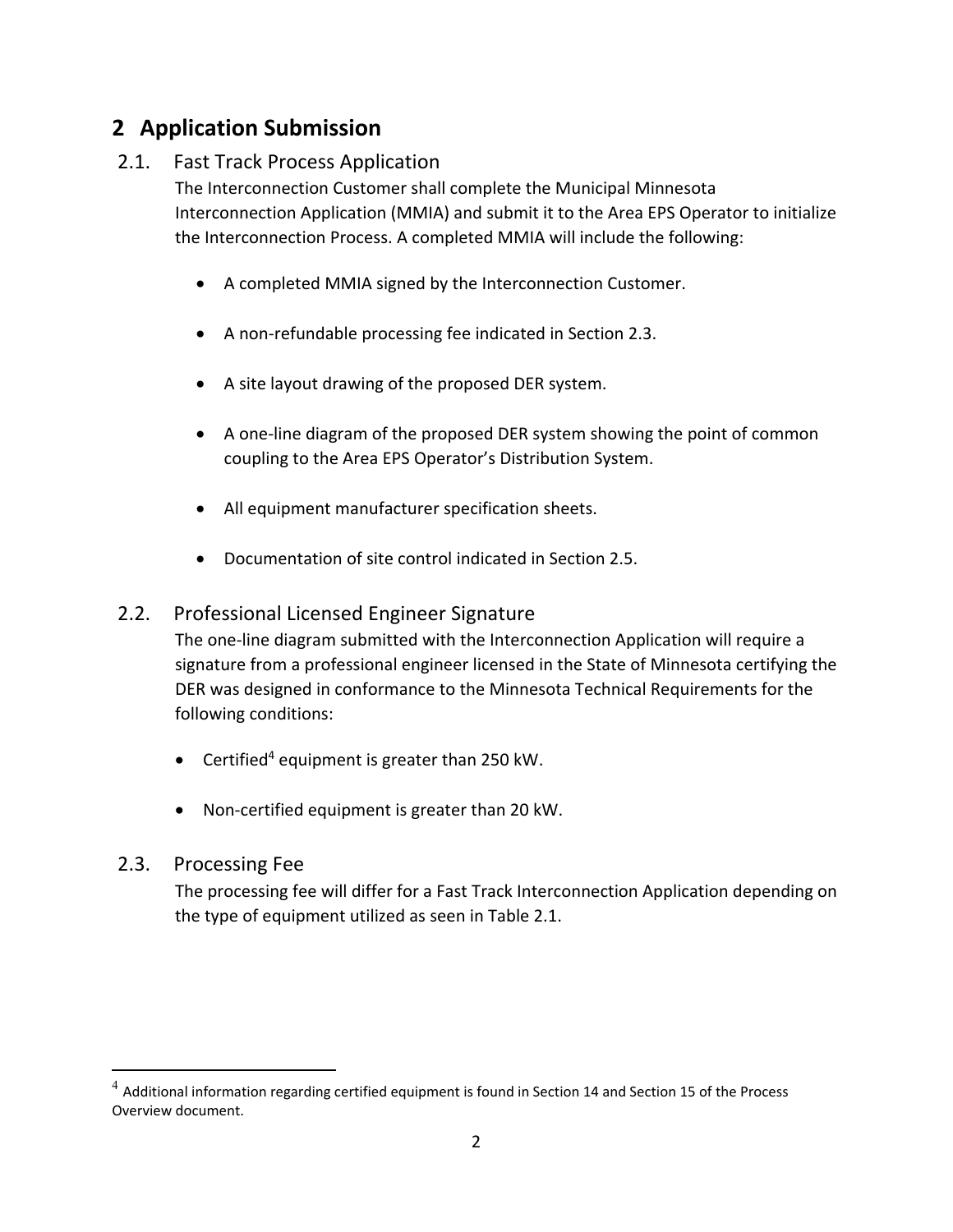| <b>Equipment Type</b> | <b>Process Fee</b> |
|-----------------------|--------------------|
| Certified System      | $$100 + $1/kW$     |
| Non-Certified System  | $$100 + $2/kW$     |

*Table 2.1. Interconnection Application Process Fee* 

#### 2.4. Battery Storage

An inverter‐based DER system may include battery storage. DER systems that include battery storage should complete the Energy Storage Application along with the Interconnection Application.

#### 2.5. Site Control

Documentation of site control must be submitted with the Interconnection Application. Site control may be demonstrated by any of the following:

- Ownership of, a leasehold interest in, or a right to develop a site for the purpose of constructing the DER system.
- An option to purchase or acquire a leasehold site for constructing the DER system.
- An exclusivity or other business relationship between the Interconnection Customer and the entity having the right to sell, lease, or grant the Interconnection Customer the right to possess or occupy a site for constructing the DER system.

# **3 Application Review**

#### 3.1. Timelines

The Interconnection Application shall be date‐ and time‐stamped upon initial, and if necessary, resubmission receipt. The Interconnection Customer shall be notified of receipt by the Area EPS Operator within ten (10) Business Days of receipt of the Interconnection Application.

The Area EPS Operator shall notify the Interconnection Customer if the Interconnection Application is deemed incomplete within ten (10) Business Days and provide a written list detailing all information that must be provided to complete the Interconnection Application. The Interconnection Customer has ten (10) Business Days to provide the missing information unless additional time is requested with valid reasons. Failure to submit the requested information within the stated timeline will result in the Interconnection Application being deemed withdrawn. The Area EPS Operator has an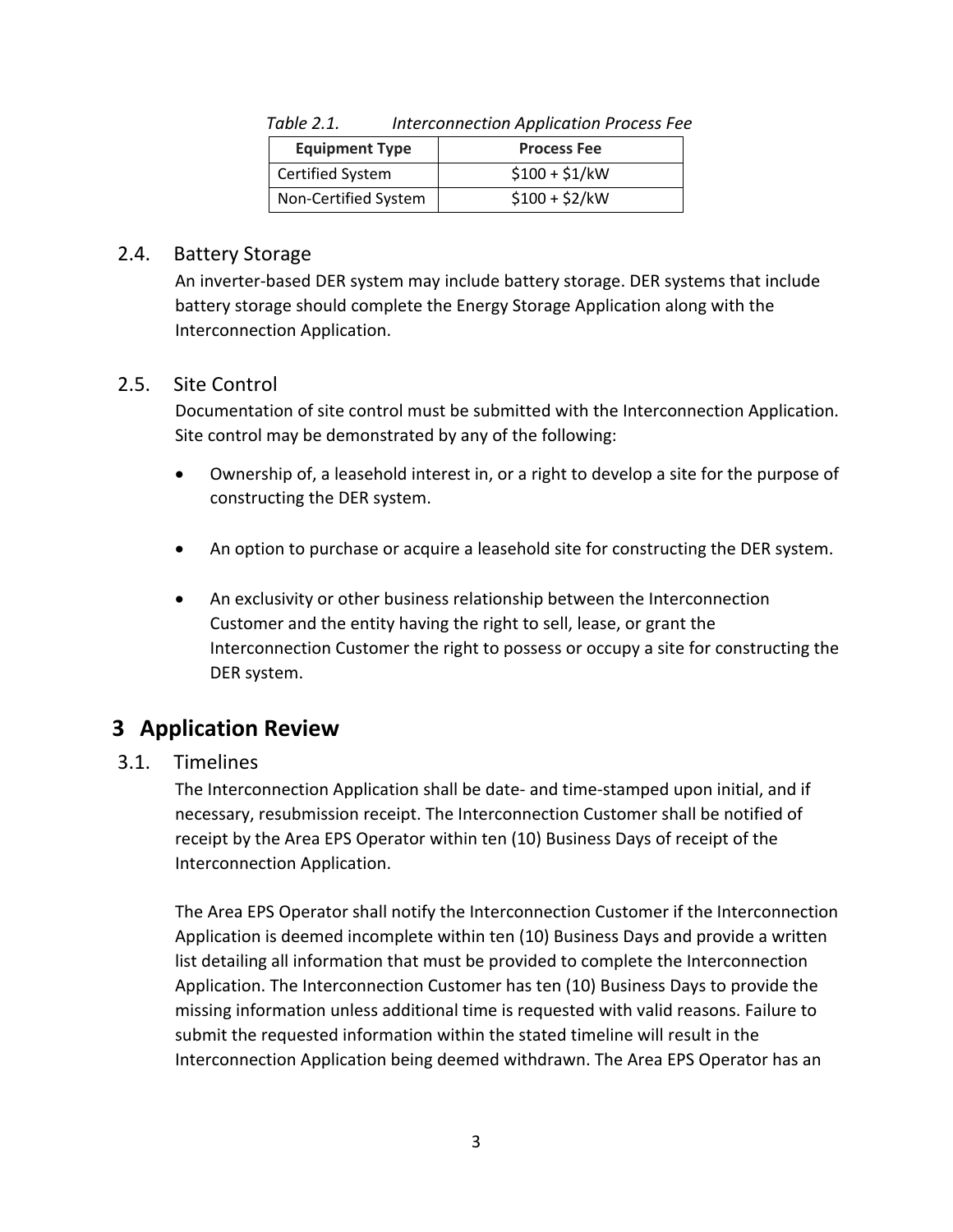additional five (5) Business Days to review the additionally provided information for completeness.

An Interconnection Application will be deemed complete upon submission to the Area EPS Operator provided all documents, fees and information required with the Interconnection Application adhering to Minnesota Technical Requirements is included. The time‐ and date‐ stamp of the completed Interconnection Application shall be accepted as the qualifying date for the purpose of establishing a queue position as described in Section 4.7 in the Overview Process document.

The Area EPS Operator has a total of twenty‐five (25) Business Days to complete the Interconnection Application review and submit notice back to the Interconnection Customer stating the proposed DER system may proceed with the interconnection process or a supplemental review offer is to be made or the proposed DER system has been moved into a different process track. The period of time when waiting for the Interconnection Customer to provide missing information is not included in the Area EPS Operator's twenty‐five (25) Business Days review timeline.

#### 3.2. Initial Review Screens

The Area EPS Operator shall determine if the DER can be interconnected safely and reliably without the construction of facilities by the Area EPS Operator by using a set of Initial Review Screens. The Initial Review screens include the following engineering screens:

- The proposed DER's Point of Common Coupling must be on a portion of the Area EPS Operator's Distribution System.
- For interconnection of a proposed DER to a radial distribution circuit, the aggregated generation, including the proposed DER, on the circuit shall not exceed 15% of the line section annual peak load as most recently measured or 100% of the substation aggregated minimum load. A line section is that portion of an Area EPS Operator's electric system connected to a customer bounded by automatic sectionalizing devices or the end of the distribution line. The Area EPS Operator may consider 100% of applicable loading (i.e. daytime minimum load for solar), if available, instead of 15% of line section peak load.
- For interconnection of a proposed DER to the load side of network protectors, the proposed DER must utilize an inverter‐based equipment package and,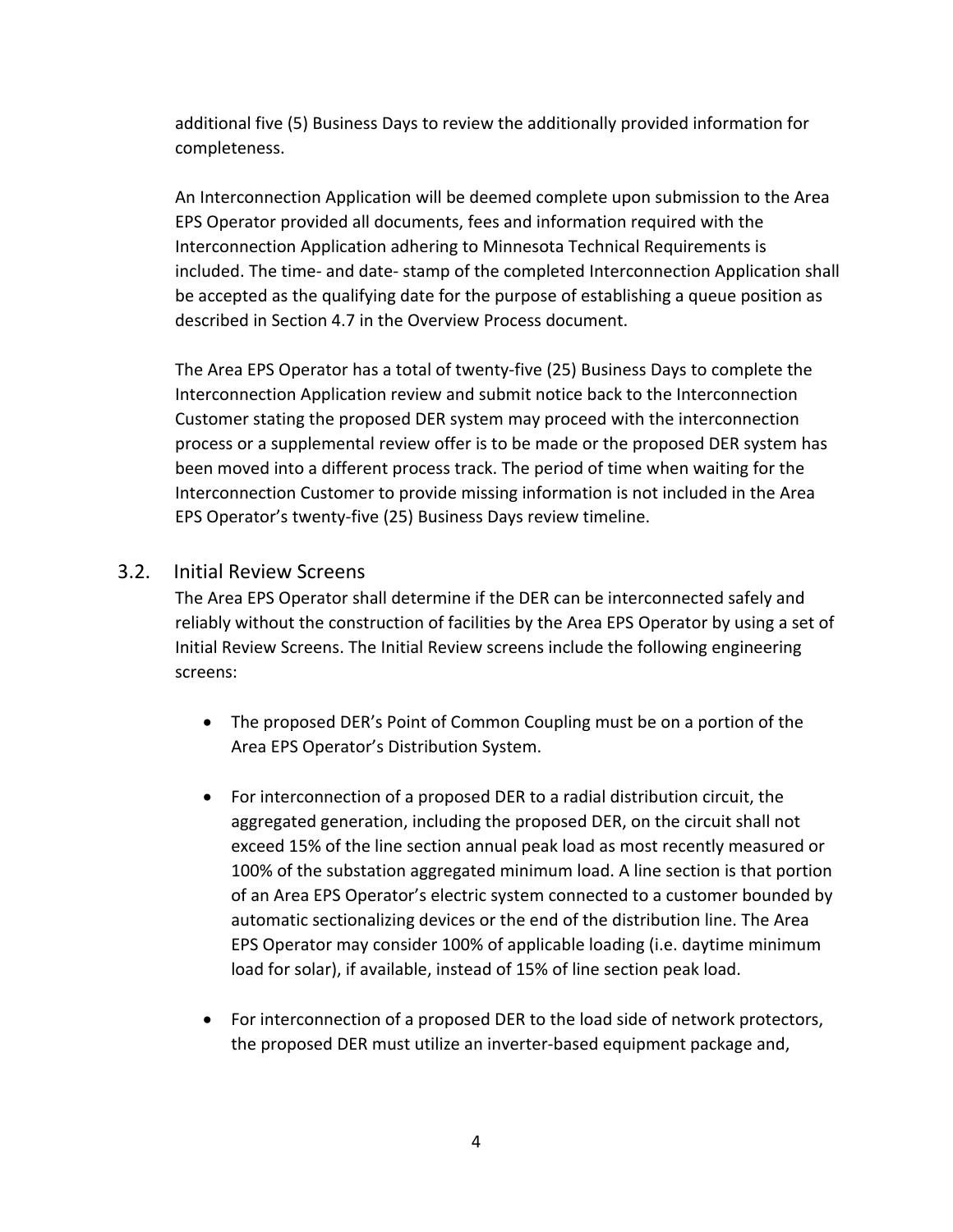together with the aggregated other inverter‐based DERs, shall not exceed the smaller of 5% of a network's maximum load or 50 kW.5

- The proposed DER, in aggregation with other DERs on the distribution circuit, shall not contribute more than 10% to the distribution circuit's maximum fault current at the point on the high voltage (primary) level nearest the proposed Point of Common Coupling.
- The proposed DER, in aggregate with other Distributed Energy Resources on the distribution circuit, shall not cause any distribution protective devices and equipment (including, but not limited to, substation breakers, fuse cutouts, and line reclosers), or Interconnection Customer equipment on the system to exceed 87.5% of the short circuit interrupting capability; nor shall the interconnection be proposed for a circuit that already exceeds 87.5% of the short circuit interrupting capability.
- Using the table below, determine the type of interconnection to a primary distribution line. This screen includes a review of the type of electrical service provided to the Interconnecting Customer, including line configuration and the transformer connection to limit the potential for creating over‐voltages on the Area EPS Operator's electric power system due to a loss of ground during the operating time of any anti‐islanding function.

| <b>Primary Distribution</b> | Type of Interconnection to                                           | <b>Results</b> |
|-----------------------------|----------------------------------------------------------------------|----------------|
| Line Type                   | <b>Primary Distribution Line</b>                                     |                |
| Three-Phase, three wire     | Three-phase or single-phase,<br>phase-to-phase                       | Pass Screen    |
| Three-phase, four wire      | Effectively-grounded three-phase<br>or single-phase, line-to-neutral | Pass Screen    |

*Table 3.1. Type of Primary Distribution Line Interconnections*

- If the proposed DER is to be interconnected on single-phase shared secondary, the aggregate generation capacity on the shared secondary, including the proposed DER, shall not exceed 20 kW or 65% of the transformer nameplate rating.
- If the proposed DER is single-phase and is to be interconnected on a center tap neutral of a 240‐volt service, its addition shall not create an imbalance between

<sup>&</sup>lt;sup>5</sup> Network protectors are protective devices used on secondary networks (spot and grid networks) to automatically disconnect associated transformers when reverse power flow occurs. Secondary networks are most often used in densely populated downtown areas.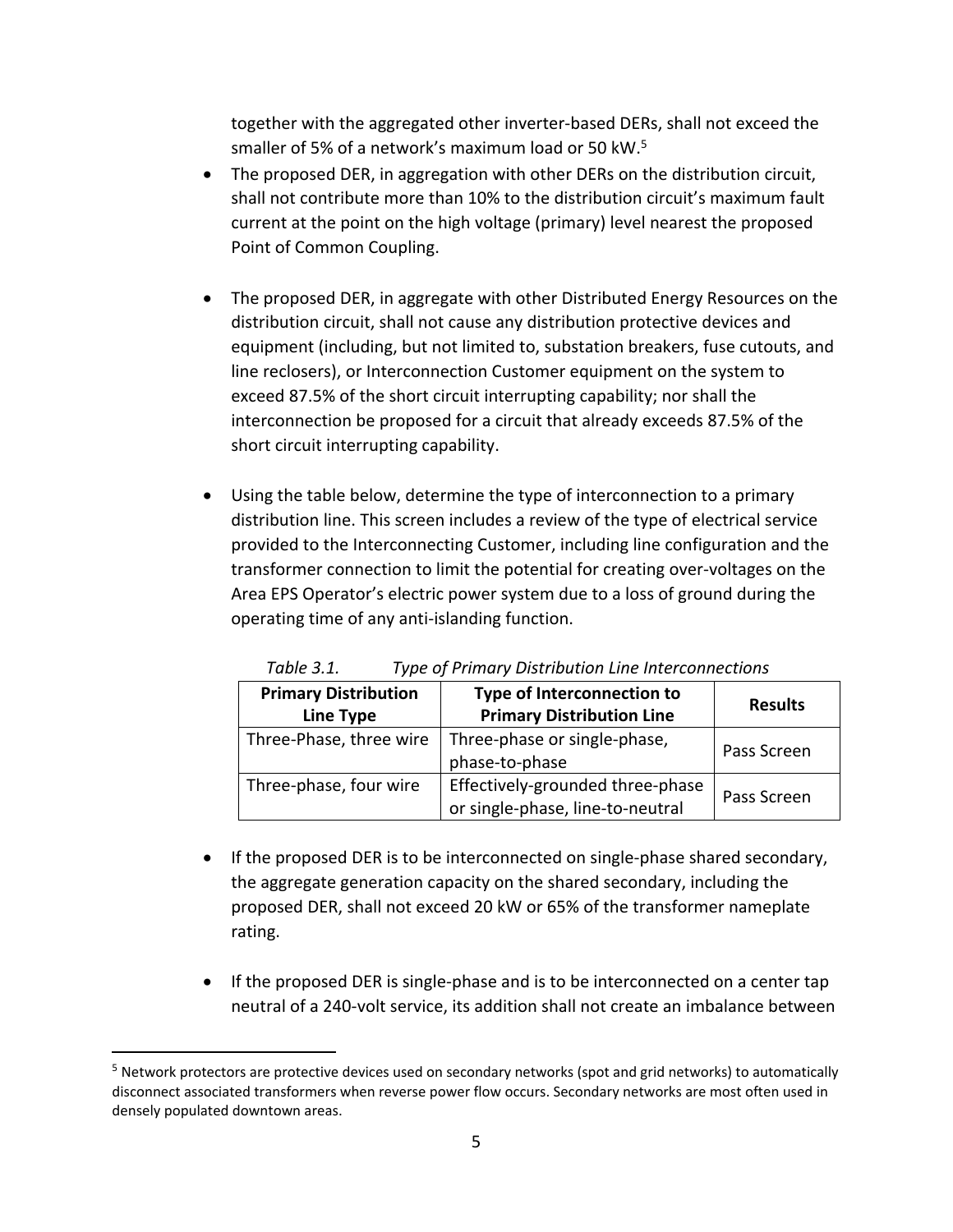the two sides of the 240‐volt service of more than 20% of the nameplate rating of the service transformer.

The technical screens listed shall not preclude the Area EPS Operator from using tools that perform screening functions using different methodologies provided the analysis is targeted to maintain the voltage, thermal and protection objectives as the listed screen.

## 3.3. Notification of Approval of Application

Provided the Interconnection Application passes the initial screens, or if the proposed interconnection fails the screens but the Area EPS Operator determines that the DER may nevertheless be interconnected consistent with safety, reliability and power quality standards, the Area EPS Operator shall provide notice to the Interconnection Customer that their Interconnection Application has been approved. The Area EPS Operator shall provide the Interconnection Customer with an Interconnection Agreement as outlined in Section 5.

#### 3.4. Failure of Review Screens

If the proposed interconnection fails the screens, and the Area EPS Operator does not or cannot determine from the Initial Review that the DER may nevertheless be interconnected consistent with safety, reliability, and power quality standards, and? unless the Interconnection Customer is willing to consider minor modifications or further study, the Area EPS Operator shall provide the Interconnection Customer the opportunity to attend a customer options meeting.

The Area EPS Operator shall notify the Interconnection Customer of the determination and provide copies of all directly pertinent data and analyses underlying its conclusion, subject to confidentiality provisions in Section 12.1 of the Overview Process document.

#### 3.5. Customer Options Meeting

Within ten (10) Business Days of the Area EPS Operator's notification to the Interconnection Customer of the proposed interconnection's failure of the engineering screens, the Area EPS Operator and the Interconnection Customer shall schedule a customer options meeting to review possible facility modification, screen analysis and related results to determine what further steps are needed to permit the DER to be interconnected safely and reliably to the Distribution System. At the customer options meeting the Area EPS Operator shall:

 Offer to perform a supplemental review in accordance with Section 4 and provide a non‐binding good faith estimate of the cost of such review; or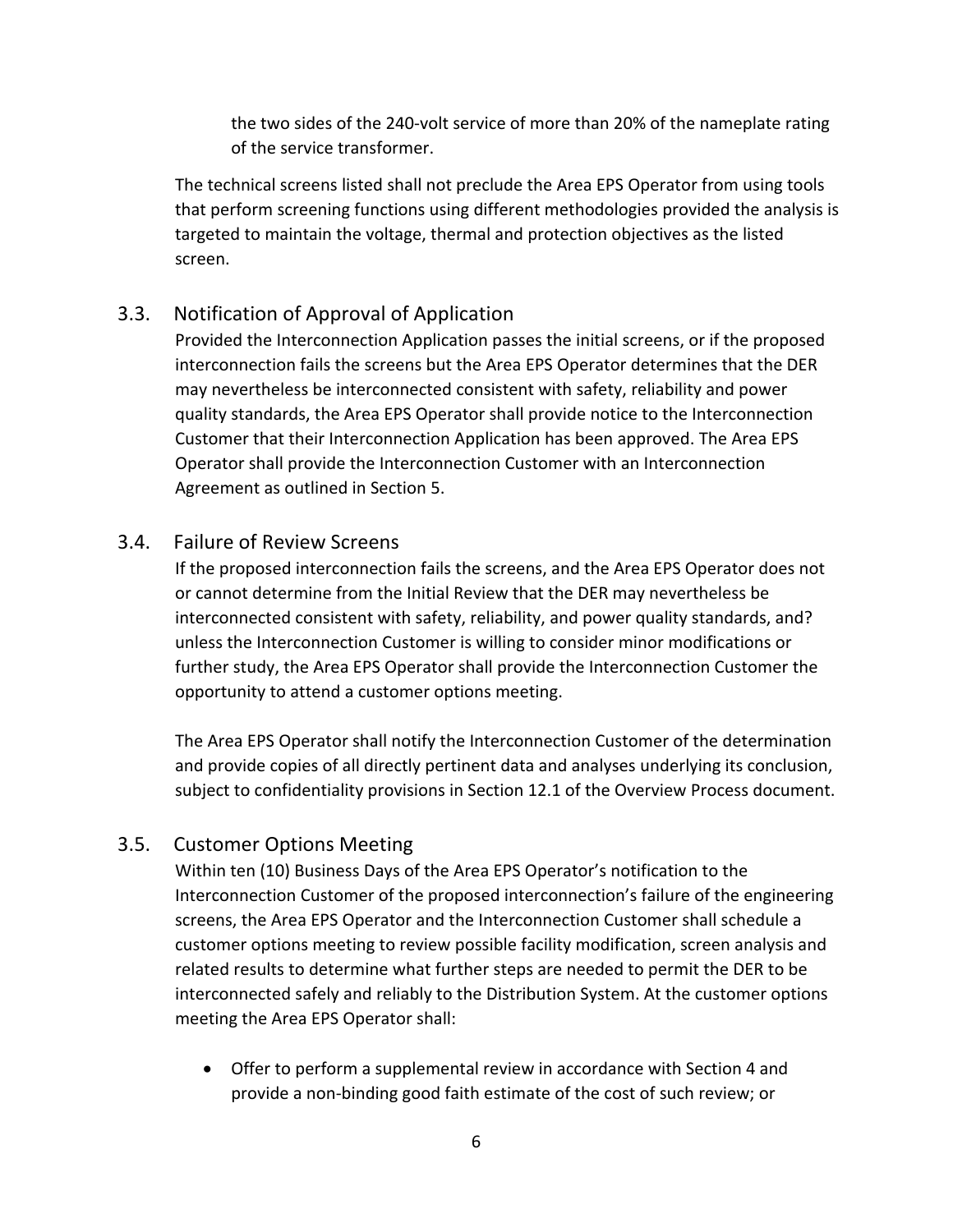Obtain the Interconnection Customer's agreement to continue evaluating the Interconnection Application under the Study Process track.

## **4 Supplemental Review**

#### 4.1. Acceptance of Supplemental Review

To accept the offer of a supplemental review, the Interconnection Customer shall agree in writing and submit a deposit for the estimated costs of the supplemental review in the amount of the Area EPS Operator's good faith estimate of the costs of such review within fifteen (15) Business Days once the supplemental review offer is made by the Area EPS Operator. If the written agreement and deposit have not been received by the Area EPS Operator within that timeframe, the Interconnection Application can only continue being evaluated under the Study Process or it can be withdrawn by the Interconnection Customer.

The Interconnection Customer may specify within the written agreement the order in which the Area EPS Operator will complete the supplemental review screens listed in Section 4.4.

#### 4.2. Supplemental Review Costs

The Interconnection Customer shall be responsible for the Area EPS Operator's actual costs for conducting the supplemental review. The Interconnection Customer shall pay any review costs that exceed the deposit within twenty (20) Business Days of receipt of the invoice or resolution of any dispute. If the deposit exceeds the invoiced costs, the Area EPS Operator will return such excess within twenty (20) Business Days of the invoice without interest.

#### 4.3. Supplemental Review Timelines

Within thirty (30) Business Days following the receipt of the deposit for a supplemental review, the Area EPS Operator shall:

- Perform the supplemental review using the screens in Section 4.4.
- Notify the Interconnection Customer of the results in writing.
- Include copies of the Area EPS Operator's analysis under the screens with the written notification.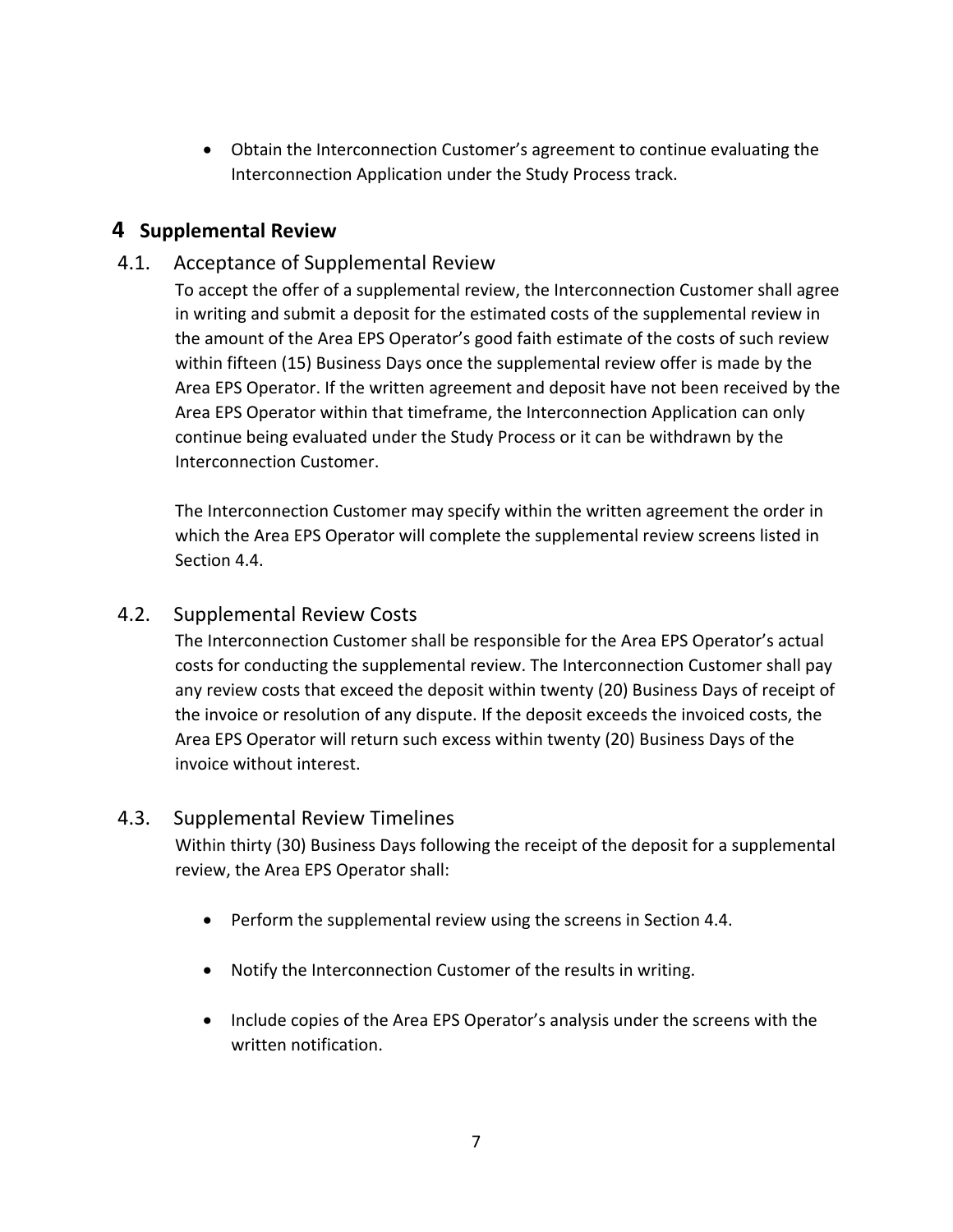Unless the Interconnection Customer provides instruction for how to respond to a failure of any of the supplemental review screens in the written acceptance of supplemental review, the Area EPS Operator shall notify the Interconnection Customer within two (2) Business Days if a supplemental review screen is failed or if the Area EPS Operator is unable to perform the supplemental review screen. The Area EPS Operator shall then obtain the Interconnection Customer's permission to either:

- Continue evaluating the proposed interconnection using the supplemental review screens in Section 4.4.
- Terminate the supplemental review and continue evaluating the Interconnection Application in the Study Process track.
- Terminate the supplemental review upon withdrawal of the Interconnection Application by the Interconnection Customer.

The Interconnection Customer shall respond with its choice within five (5) Business Days of notification from the Area EPS Operator.

#### 4.4. Supplemental Review Screens

The three supplemental review screens are the Minimum Load screen, the Voltage and Power Quality screen and the Safety and Reliability screen.

#### 4.4.1. Minimum Load Screen

The aggregate DER capacity on the line section is less than 100% of the minimum load for all line sections bounded by automatic sectionalizing devices upstream of the proposed DER. If minimum load data is not available, or cannot be calculated, estimated or determined, the Area EPS Operator shall include the reason(s) that it is unable to calculate, estimate or determine minimum load in its supplemental review results notification under Section 4.3. The line section minimum load data shall include onsite load but not station service load served by the proposed DER in this screen.

The type of generation used by the proposed DER will be considered when calculating, estimating, or determining circuit or line section minimum load relevant for the application of this screen. Solar photovoltaic (PV) generation systems with no battery storage use daytime minimum load (i.e., 10 a.m. to 4 p.m. for fixed panel systems and 8 a.m. to 6 p.m. for PV systems utilizing tracking systems), while all other generation uses absolute minimum load.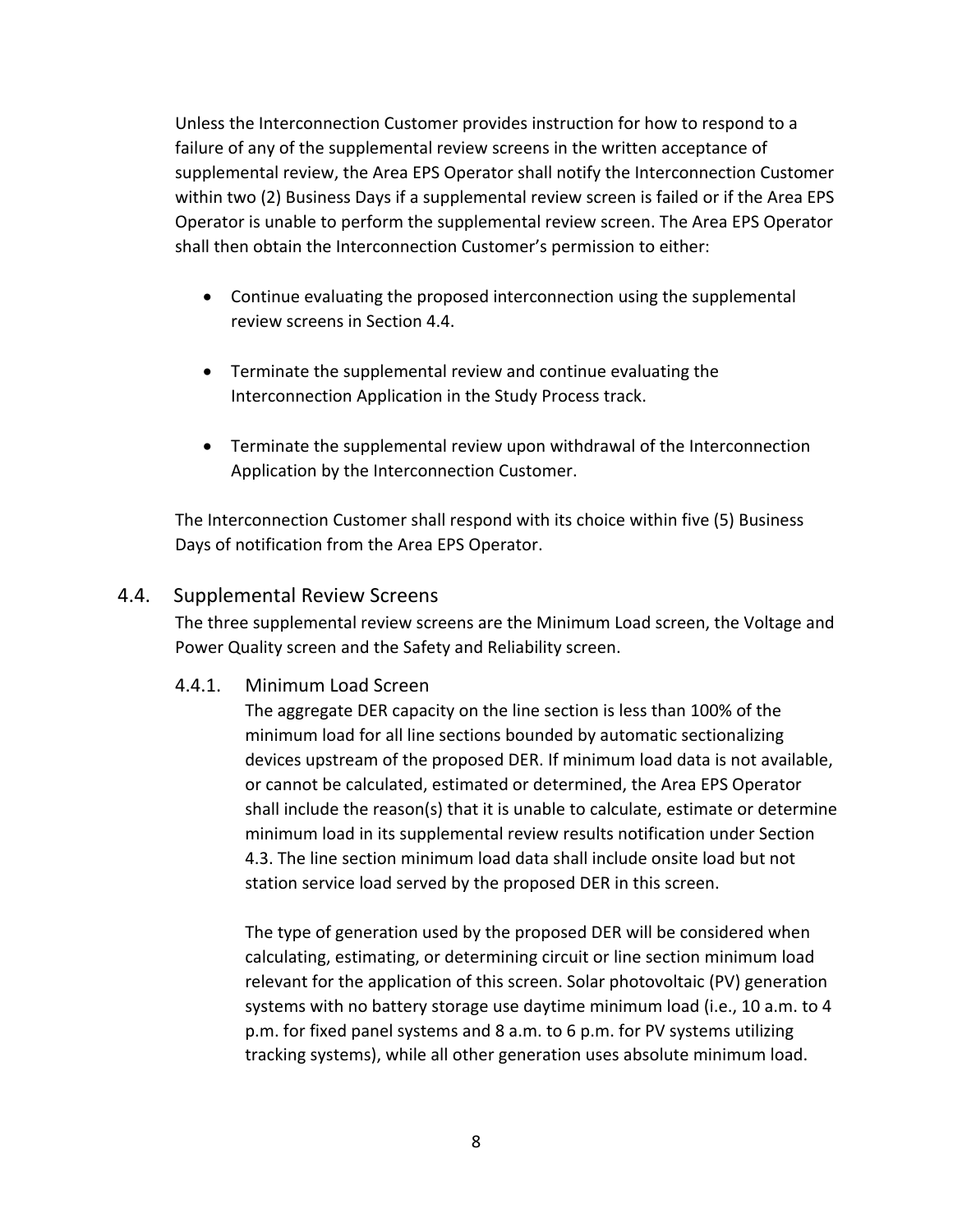When this screen is being applied to a DER that serves some station service load, only the net injection into the Area EPS Operator's electric system will be considered as part of the aggregate generation.

The Area EPS Operator will not consider as part of the aggregate generation for purposes of this screen DER capacity known to be already reflected in the minimum load data.

#### 4.4.2. Voltage and Power Quality Screen

In aggregate with existing generation on the line section the following conditions shall be met for the screen to be passed:

- The voltage regulation on the line section can be maintained in compliance with relevant requirements under all system conditions.
- The voltage fluctuation is within acceptable limits as defined by Institute of Electrical and Electronics Engineers (IEEE) Standard 1453, or utility practice similar to IEEE Standard 1453.
- The harmonic levels meet IEEE Standard 519 limits.

#### 4.4.3. Safety and Reliability Screen

The location of the proposed DER and the aggregate generation capacity on the line section do not create impacts to safety or reliability that cannot be adequately addressed without application of the Study Process. The Area EPS Operator shall give due consideration to the following and other factors in determining potential impacts to safety and reliability in applying this screen.

- Whether the line section has significant minimum loading levels dominated by a small number of customers (e.g., several large commercial customers).
- Whether the loading along the line section is uniform or uneven(?).
- Whether the proposed DER is located in close proximity to the substation (i.e., less than 2.5 electrical circuit miles), and whether the line section from the substation to the Point of Common Coupling is a main line rated for normal and emergency ampacity.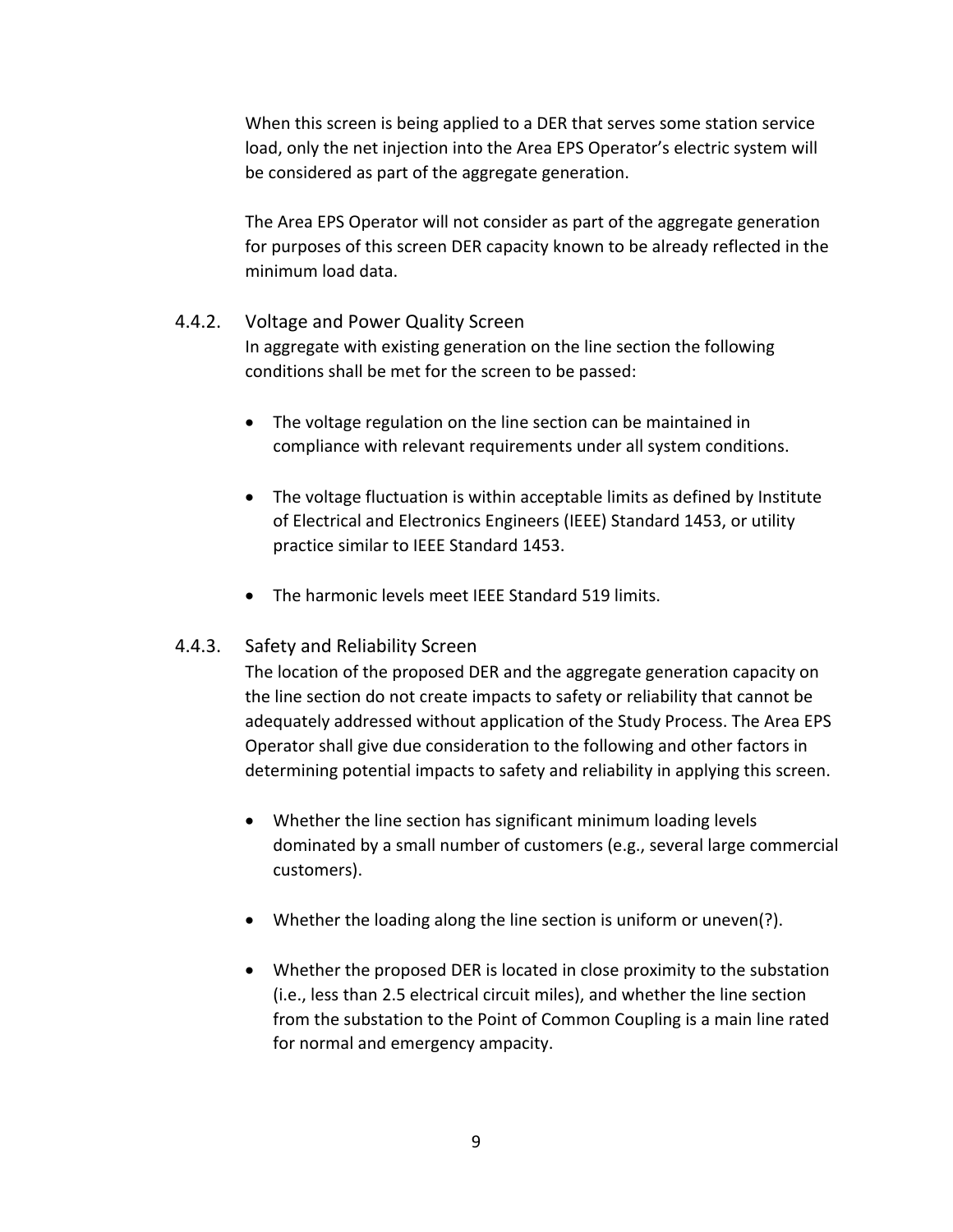- Whether the proposed DER incorporates a time delay function to prevent reconnection of the generator to the system until system voltage and frequency are within normal limits for a prescribed time.
- Whether operational flexibility is reduced by the proposed DER, such that transfer of the line section(s) of the DER to a neighboring distribution circuit/substation may trigger overloads or voltage issues.
- Whether the proposed DER employs equipment or systems certified by a recognized standards organization to address technical issues such as, but not limited to, islanding, reverse power flow, or voltage quality.

#### 4.5. Identification of Construction of Facilities

If the proposed interconnection requires the construction of any distribution or transmission facilities, the Area EPS Operator shall notify the Interconnection Customer of the requirement when it provides the supplemental review results. The Area EPS Operator may include a non‐binding good faith estimate to construct the facilities included with the supplemental review results. In lieu of providing a non‐binding good faith estimate to construct the necessary facilities, the Area EPS Operator may require the proposed interconnection to move to the Study Process for a facility study instead.

Upon being presented with either the non‐binding good faith estimate or the requirement for a facility study, the Interconnection Customer has five (5) Business Days to inform the Area EPS Operator to proceed with the proposed interconnection or withdraw the Interconnection Application.

#### 4.6. Supplemental Review Results

If the proposed interconnection passes the supplemental review screens in Section 4.4 and does not require construction of distribution or transmission facilities by the Area EPS on its own system, the Area EPS Operator shall provide an executable Interconnection Agreement within five (5) Business Days after the supplemental review screens are completed. Information regarding the Interconnection Agreement is detailed in Section 5.

If the proposed interconnection passes the supplemental review screens in Section 4.4 and the Interconnection Customer agrees to the non-binding good faith estimate of construction of any distribution or transmission facilities by the Area EPS Operator, the Area EPS Operator shall provide an executable Interconnection Agreement within twenty (20) Business Days. Included with the Interconnection Agreement shall be non‐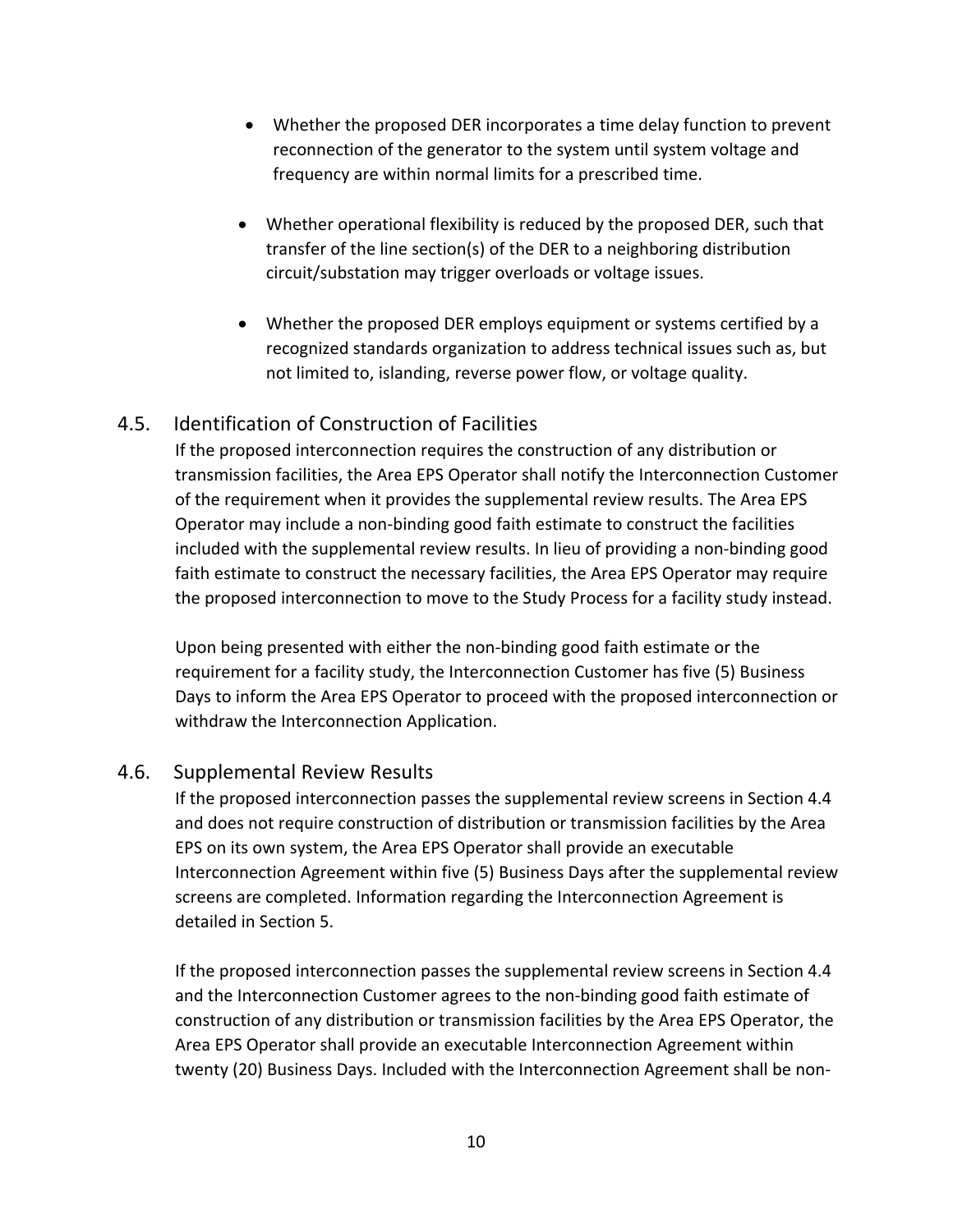binding good faith estimate of construction costs and a construction schedule for the facilities. Information regarding the Interconnection Agreement is detailed in Section 5.

If the proposed interconnection does not pass the supplemental review screens in Section 4.4 the Area EPS Operator shall provide the Interconnection Customer with the option of commencing the Study Process. The Interconnection Customer shall notify the Area EPS Operator within fifteen (15) Business Days if they wish to proceed with the Study Process to retain their queue position or the Interconnection Application will be deemed withdrawn.

## **5 Interconnection Agreement**

#### 5.1. Uniform Contract

For a proposed interconnection that meets the conditions of being classified as a qualifying facility less than 40 kW, the Area EPS Operator shall provide the Interconnection Customer with an executable copy of the Area EPS Operator's Uniform Contract for Cogeneration and Small Power Production Facilities (Uniform Contract).

#### 5.2. Municipal Minnesota Interconnection Agreement

For proposed interconnections that do not meet the conditions of being classified as a qualifying facility less than 40 kW or if requested by the Interconnection Customer in lieu of signing the Uniform Contract, the Area EPS Operator shall provide an executable copy of the Municipal Minnesota Interconnection Agreement (MMIA).

## 5.3. Completion of Agreement

The Interconnection Customer must return a signed Interconnection Agreement at least thirty (30) Business Days prior to the requested in‐service date of the propose DER. The Area EPS Operator shall sign and return a copy of the fully executed Interconnection Agreement back to the Interconnection Customer.

The Interconnection Customer may update the requested in‐service date submitted on the Interconnection Application to a date thirty (30) Business Days or later from the date on which the Interconnection Customer submits a signed Interconnection Agreement and payment if required unless the Area EPS Operator agrees to an earlier date.

Upon receipt of the signed Interconnection Agreement, the Area EPS Operator may schedule appropriate metering replacements and construction of facilities, if necessary.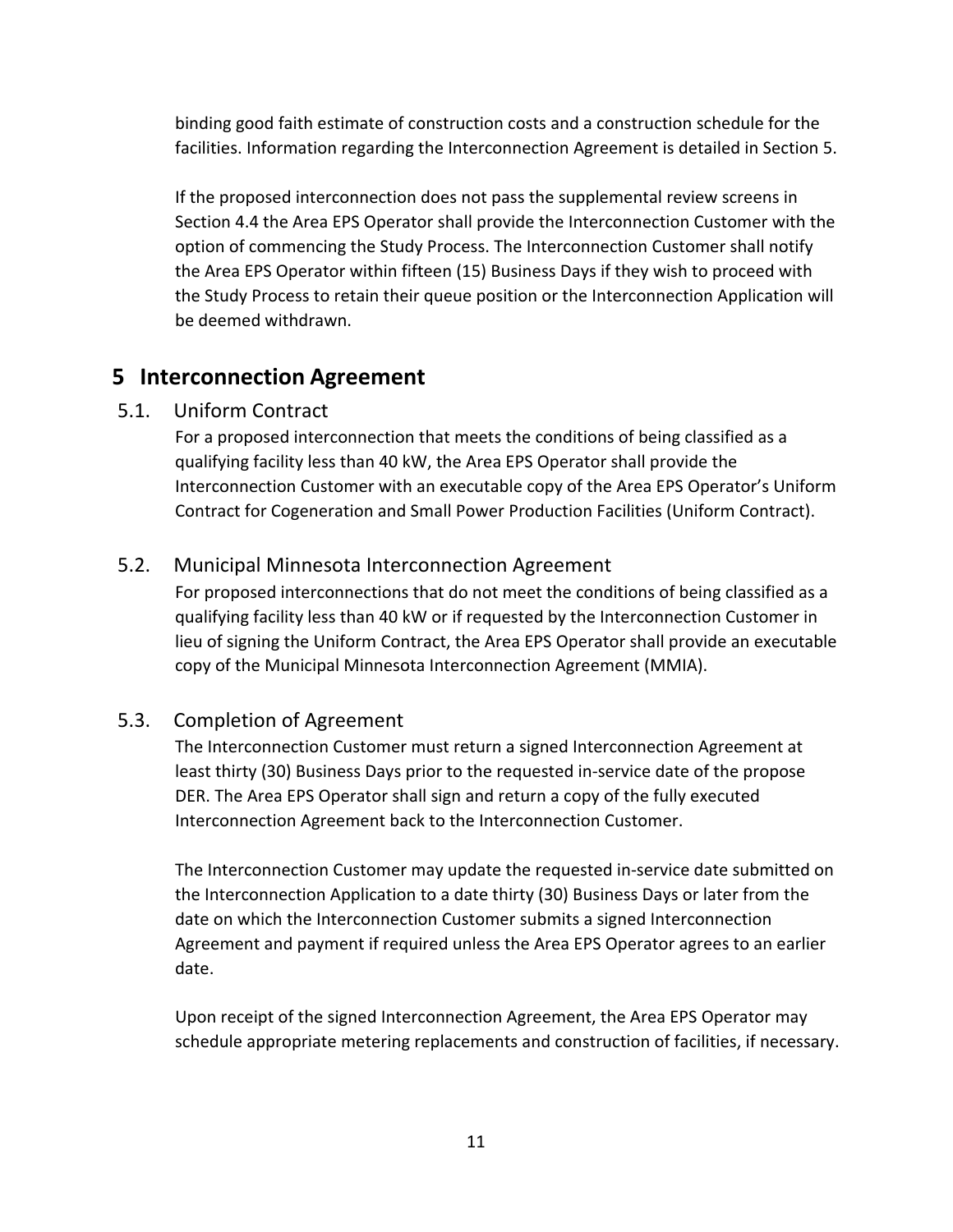# **6 Insurance**

#### 6.1. Insurance Requirements

At minimum, the Interconnection Customer shall maintain, for the duration the DER system is interconnected to the Area EPS Operator's Distribution System, general liability insurance from a qualified insurance agency with a B+ or better rating by "Best" with a combined single limit of not less than those described in Table 6.1. Such general liability insurance shall include coverage against claims for damages resulting from (i) bodily injury, including wrongful death; and (ii) property damage arising out of the Interconnection Customer's ownership and/or operation of the DER under this agreement. Evidence of the insurance shall state that coverage provided is primary and is not excess to or contributing with any insurance or self-insurance by the Area EPS Operator.

| <b>DER System Size</b>          | <b>Liability Insurance Requirement</b> |
|---------------------------------|----------------------------------------|
| $<$ 40 kW AC                    | \$300,000                              |
| $\geq$ 40 kW AC and < 250 kW AC | \$1,000,000                            |
| $\geq$ 250 kW AC and < 5 MW AC  | \$2,000,000                            |
| $\geq$ 5 MW AC                  | \$3,000,000                            |

*Table 6.1. Liability Insurance Requirements* 

For all proposed DER systems, except those that are qualifying systems less than 40 kW AC, the general liability insurance shall, by endorsement to the policy or polices:

- Include the Area EPS Operator as additionally insured.
- Contain severability of interest clause or cross-liability clause.
- Provide that the Area EPS Operator shall not by reason incur liability to the insurance carrier for the payment of premiums for such insurance if the Area EPS Operator is included as an additionally insured.

#### 6.2. Self‐Insurance

The Interconnection Customer may choose to be self-insured provided there is an established record of self‐insurance. The Interconnection Customer shall supply the Area EPS Operator at least 20 days prior to the date of initial operation, evidence of an acceptable plan to self‐insure to a level of coverage equivalent to that required in Section 6.1. Failure of the Interconnection Customer or the Area EPS Operator to enforce the minimum levels of insurance does not relieve the Interconnection Customer from maintaining such levels of insurance or relieve the Interconnection Customer of any liability.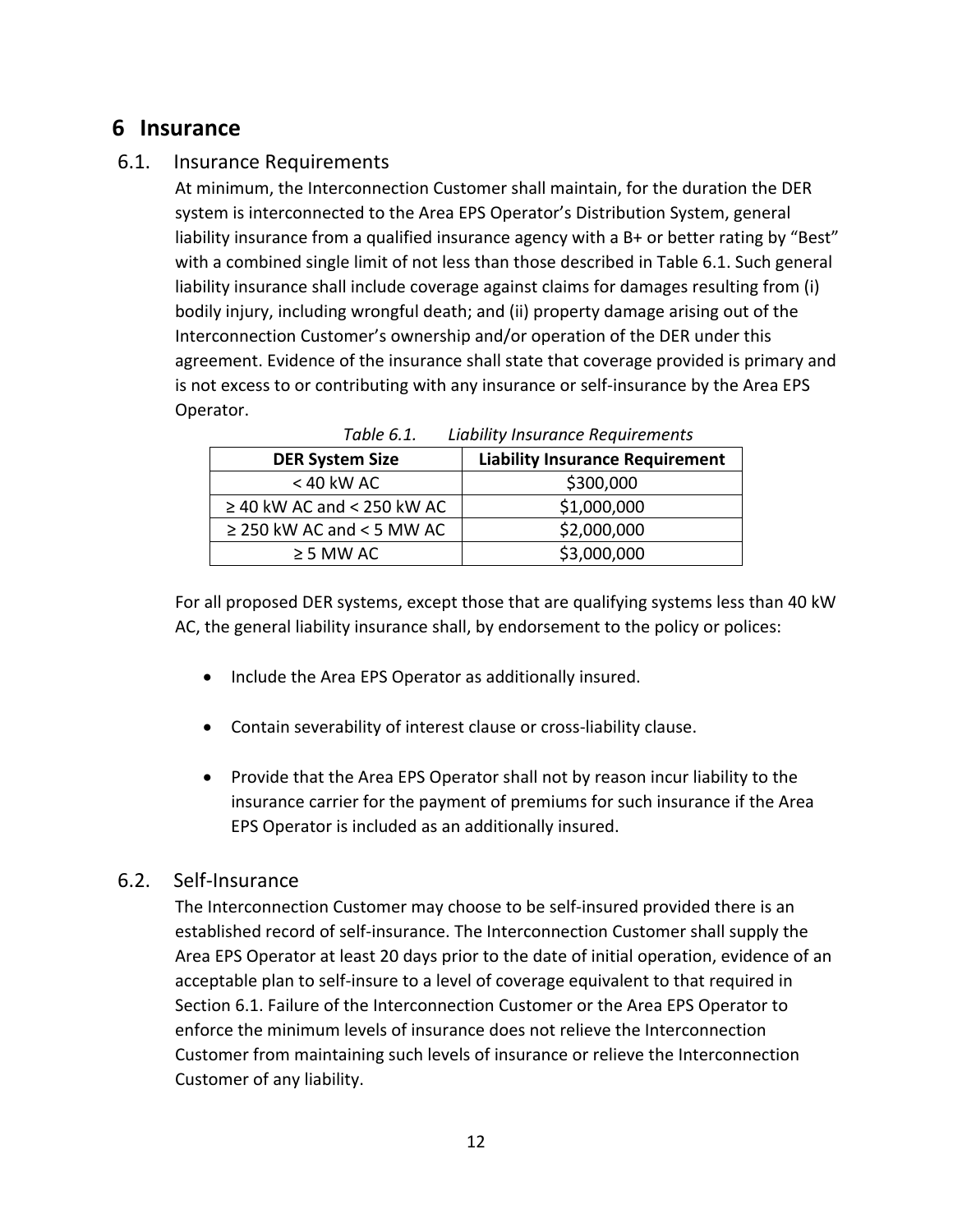#### 6.3. Proof of Insurance

The Interconnection Customer shall furnish the required insurance certificates and endorsements to the Area EPS Operator prior to the initial operation of the DER. A copy of the Declaration page of the Homeowner's insurance policy is a common example of an insurance certificate. Thereafter, the Area EPS Operator shall have the right to periodically inspect or obtain a copy of the original policy or polices of insurance. Additionally, the Area EPS Operator may request to be additionally listed as an interested third part on the insurance certificates and endorsements for qualifying facilities less than 40 kW AC to meet the right to periodically obtain a copy of the policy or policies of insurance.

# **7 Timeline Extensions**

#### 7.1. Reasonable Efforts

The Area EPS Operator shall make Reasonable Efforts to meet all time frames provided in these procedures. If the Area EPS Operator cannot meet a deadline provided herein, it must notify the Interconnection Customer in writing within three (3) Business Days after the deadline to explain the reason for the failure to meet the deadline and provide an estimated time by which it will complete the applicable interconnection procedure in the process.

#### 7.2. Extensions

For applicable time frames described in these procedures, the Interconnection Customer may request in writing one extension equivalent to half of the time originally allotted (e.g., ten (10) Business Days for a twenty (20) Business Days original time frame) which the Area EPS Operator may not unreasonably refuse. No further extensions for the applicable time frame shall be granted absent a Force Majeure Event or other similarly extraordinary circumstance.

# **8 Modifications to Application**

#### 8.1. Procedures

At any time after the Interconnection Application is deemed complete, the Interconnection Customer or the Area EPS Operator may identify modifications to the proposed DER system that may improve costs and benefits (including reliability) of the proposed DER system and the ability for the Area EPS Operator to accommodate the proposed DER system. The Interconnection Customer shall submit to the Area EPS Operator in writing all proposed modifications to any information provided in the Interconnection Application. The Area EPS Operator cannot unilaterally modify the Interconnection Application.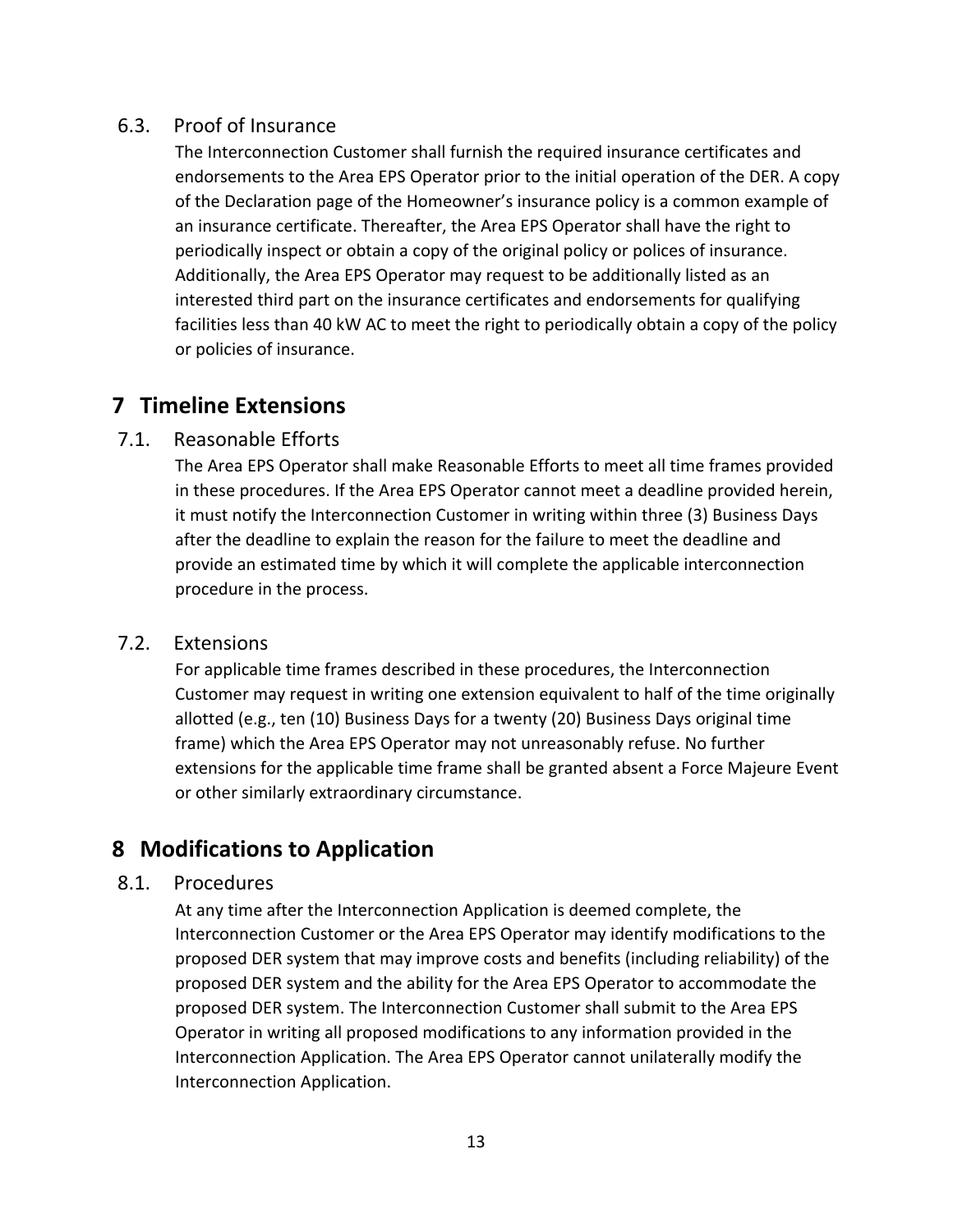#### 8.2. Timelines

Within ten (10) Business Days of receipt of the proposed modification, the Area EPS Operator shall evaluate whether the proposed modification to the Interconnection Application constitutes a Material Modification. The definition in the Section 13 Glossary of the Process Overview document includes examples of what does and does not constitute a Material Modification.

The Area EPS Operator shall notify the Interconnection Customer in writing of the final determination of the proposed modification. For proposed modifications that are determined to be a Material Modification the Interconnection Customer may choose to either: 1) withdraw the proposed modification; or 2) proceed with a new Interconnection Application. The Interconnection Customer shall provide its determination in writing to the Area EPS Operator within ten (10) Business Days after being provided the Material Modification determination. If the Interconnection Customer does not provide its determination within the timeline, the Interconnection Application shall be considered withdrawn.

If the proposed modification is not determined to be a Material Modification, then the Area EPS Operator shall notify the Interconnection Customer in writing that the modification has been accepted and the Interconnection Customer shall retain its eligibility for interconnection, including its place in the queue.

## **9 Interconnection**

#### 9.1. Interconnection Milestones

For DER systems that are not a qualifying facility less than 40 kW AC, the Interconnection Customer and the Area EPS Operator shall agree on milestones for which each Party is responsible and list them in Attachment IV of the MMIA. To the greatest extent possible, the Parties will identify all design, procurement, installation and construction requirements associated with the project, and clear associated timelines, at the beginning of the design, procurement, installation and construction phase, or as early within the process as possible.

A Party's obligation under this provision may be extended by agreement. If a Party anticipates that it will be unable to meet a milestone for any reason other than a Force Majeure Event, it shall immediately notify the other Party of the reason(s) for not meeting the milestone, propose the earliest reasonable alternative date in which this and future milestones will be met, and request appropriate amendments to the MMIA and its attachments. The Party affected by the failure to meet a milestone shall not unreasonably withhold agreement to such an amendment unless: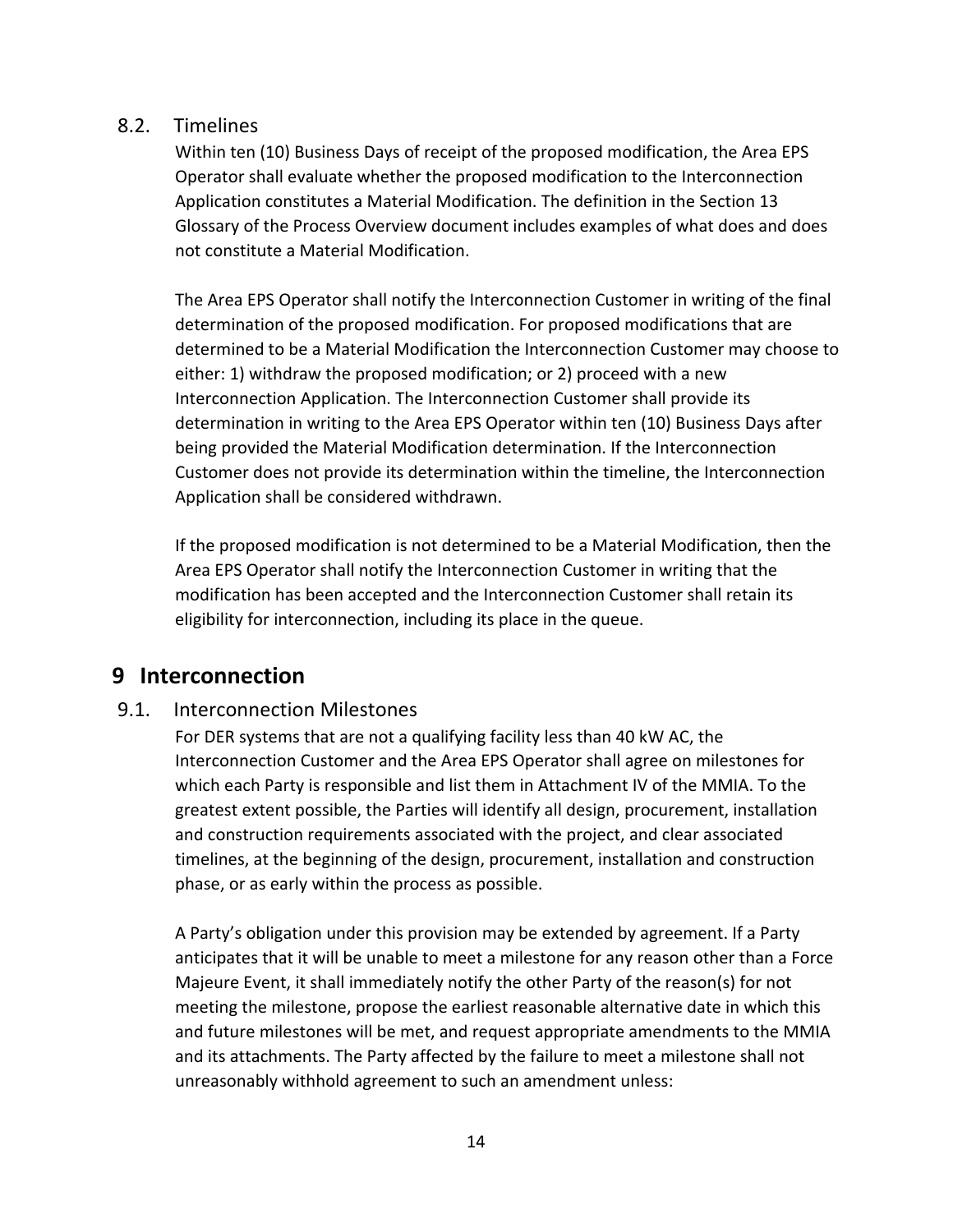- The Party will suffer significant uncompensated economic or operational harm from the delay, or
- Attainment of the same milestone has previously been delayed, or
- The Party has reason to believe the delay in meeting the milestone is intentional or unwarranted notwithstanding the circumstance explained by the Party proposing the amendment.

If the Party affected by the failure to meet a milestone disputes the proposed extension, the affected Party may pursue dispute resolution as described in the Overview Process document.

#### 9.2. Metering

Any metering requirements necessitated by the use of the DER system shall be installed at the Interconnection Customer's expense. The metering requirement costs will be included in the final invoice of interconnection costs to the Interconnection Customer. The Interconnection Customer is also responsible for metering replacement costs not covered in the Interconnection Customer's general customer charge. The Area EPS Operator may charge Interconnection Customers an ongoing metering‐related charge for an estimate of ongoing metering‐related costs specifically demonstrated.

#### 9.3. Construction

The Interconnection Customer may proceed to construct (including operational testing not to exceed two hours) the DER system when the Area EPS Operator has approved the Interconnection Application. Upon receipt of a signed Uniform Contract or Interconnection Agreement the Area EPS Operator shall schedule and execute appropriate construction of facilities.

#### 9.4. Inspection, Testing and Commissioning

Upon completing construction of the DER system, the Interconnection Customer will cause the DER system to be inspected or otherwise certified by the appropriate local electrical wiring inspector with jurisdiction. The Interconnection Customer shall then arrange for the inspection and testing of the DER system and the Customer's Interconnection Facilities prior to interconnection pursuant to Minnesota Interconnection Technical Requirements. Commissioning tests of the Interconnection Customer's installed equipment shall be performed pursuant to applicable codes and standards of Minnesota's Technical Requirements and Section 15 in the Overview Process.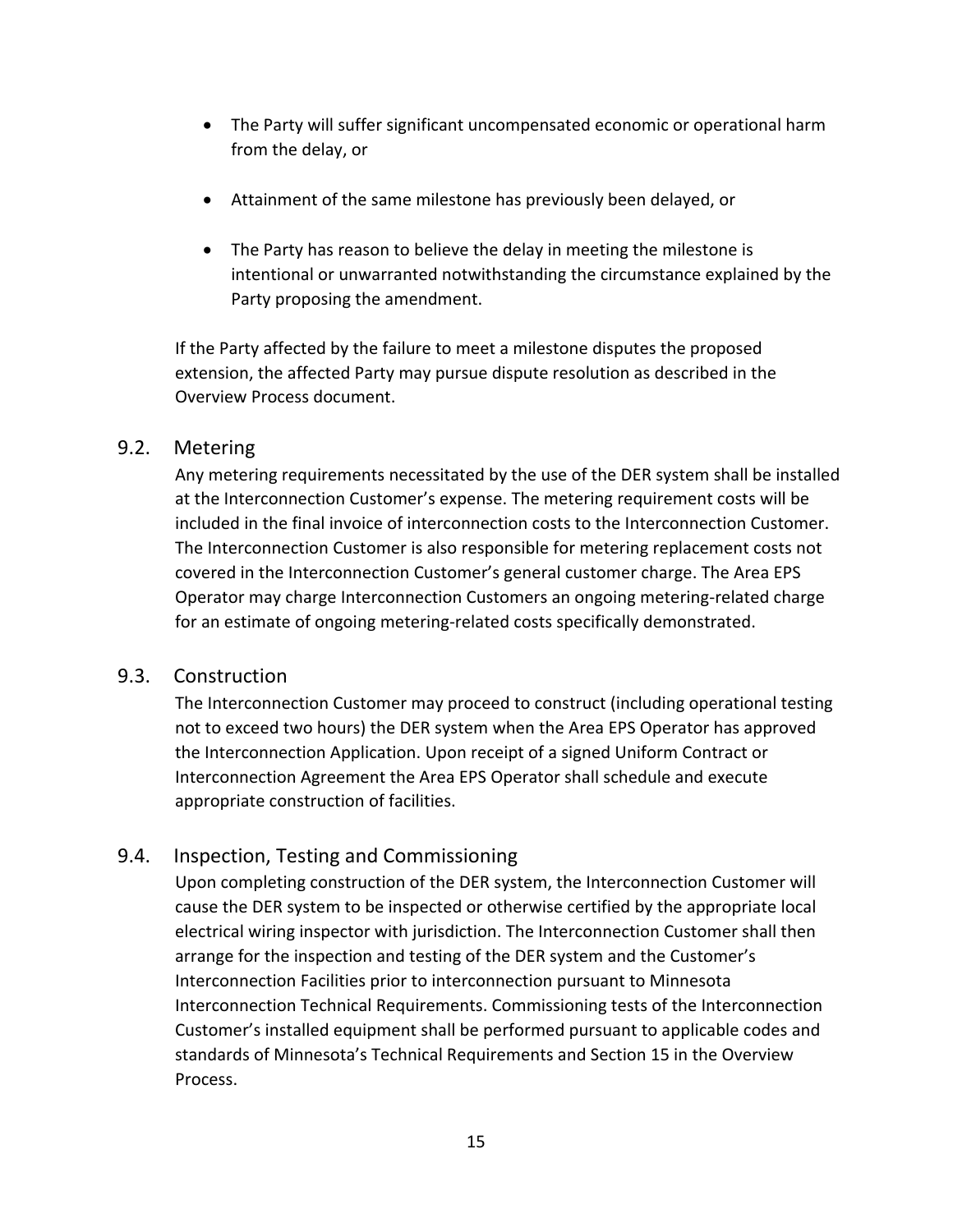The Interconnection Customer shall notify the Area EPS Operator of testing and inspection no fewer than five (5) Business Days in advance, or as may be agreed to by the Parties. The Interconnection Customer shall provide to the Area EPS Operator a testing procedure that will be followed on the day of testing and inspection no fewer than ten (10) Business Days prior to the testing and inspection date. The testing procedure should include tests and/or inspections to confirm the DER system will meet the technical requirements of interconnection. The Area EPS Operator shall review the testing procedure for completeness and shall notify the Interconnection Customer if the testing procedure fails to address components of the technical requirements for interconnection.

The Area EPS Operator shall send qualified personnel to the DER site to inspect the interconnection and witness the testing. Testing and inspection shall occur on a Business Day at a mutually agreed upon date and time. The Area EPS Operator may waive the right to witness the testing.

#### 9.5. Interconnection Costs

#### 9.4.1 Estimation of Interconnection Costs

The Interconnection Customer shall pay for the actual cost of the Interconnection Facilities and Distribution Upgrades along with the Area EPS Operator's cost to commission the proposed DER system. An estimate of the interconnection costs shall be stated in the Uniform Contract or in the MMIA in Attachment II as a detailed itemization of such costs. If Network Upgrades are required, the actual cost of the Network Upgrades, including overheads, shall be borne by the Interconnection Customer pursuant to the Transmission Provider and associated agreements.

#### 9.4.2 Progressive Payment of Interconnection Costs

The Area EPS Operator shall bill the Interconnection Customer for the design, engineering, construction and procurement costs of the Interconnection Facilities and Upgrades described in the MMIA Attachment II on a monthly basis or other basis agreed upon by both Parties in the MMIA. The Interconnection Customer shall pay each bill within twenty‐one (21) Business Days or as agreed to in the MMIA.

9.4.3 Final Accounting of Interconnection Facilities and Upgrade Costs If distribution or transmission facilities required upgrades to accommodate the proposed DER system, the Area EPS Operator shall render the final interconnection cost invoice to the Interconnection Customer within eighty (80) Business Days (approximately four calendar months) of completing the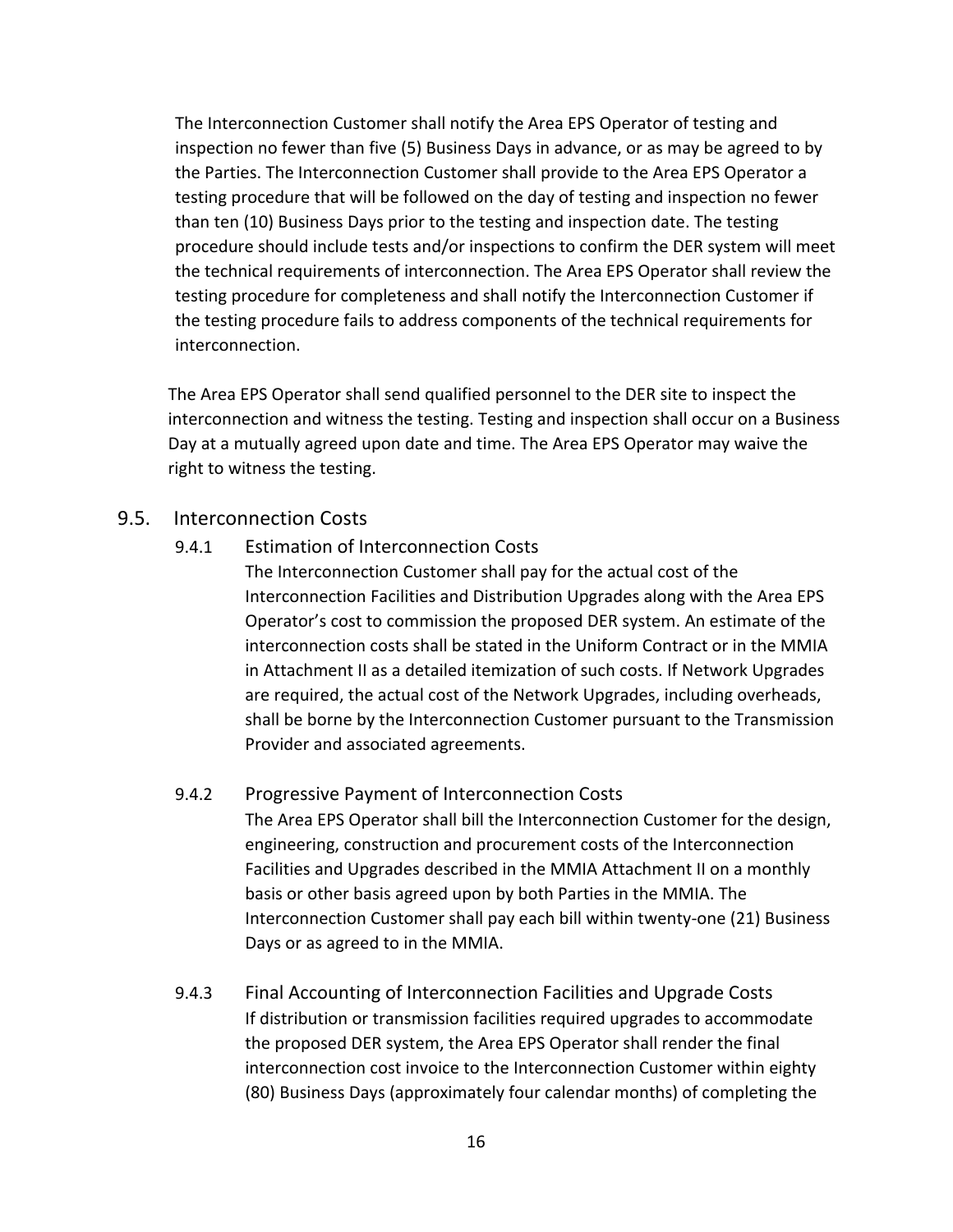construction and installation of the Area EPS Operator's Interconnection Facility and Upgrades. The Area EPS Operator shall provide the Interconnection Customer with a final accounting report identifying the difference between the actual Interconnection Customer's cost responsibility and the Interconnection Customer's previous aggregate payments to the Area EPS Operator for the specific DER system interconnection. Upon the final accounting submitted to the Interconnection Customer, the balance between the actual cost and previously aggregated payments shall be paid to the Area EPS Operator within twenty (20) Business Days. If the balance between the actual cost and previously aggregated payments is a credit, the Area EPS Operator shall refund the Interconnection Customer within twenty (20) Business Days.

9.4.4 Final Interconnection Costs without Facilities and Upgrades Needed Within thirty (30) Business Days the final invoice for the interconnection costs shall be rendered to the Interconnection Customer once the proposed DER system has been commissioned by the Area EPS Operator, or upon the commissioning being waived by the Area EPS Operator. The Interconnection Customer shall make payment to the Area EPS Operator within twenty‐one (21) Business Days of receipt, or as otherwise stated in the Uniform Contract or MMIA.

#### 9.6. Security of Payment

At the option of the Area EPS Operator, either the "Traditional Security" or the "Modified Security" method shall be used for assurance of payment of interconnection cost.

Under the Traditional Security method, the Interconnection Customer shall provide reasonable, adequate assurances of credit, including a letter of credit or personal guaranty of payment and performance from a creditworthy entity acceptable under the Area EPS Operator credit policy. The letter of credit shall also include procedures for the unpaid balance of the estimated amount shown in the Interconnection Agreement for the totality of all anticipated work or expense incurred by the Area EPS Operator associated with the Interconnection Application. The payment for these estimated costs shall be as follows:

 1/3 of estimated costs shall be due no later than when the Interconnection Customer signs the Interconnection Agreement.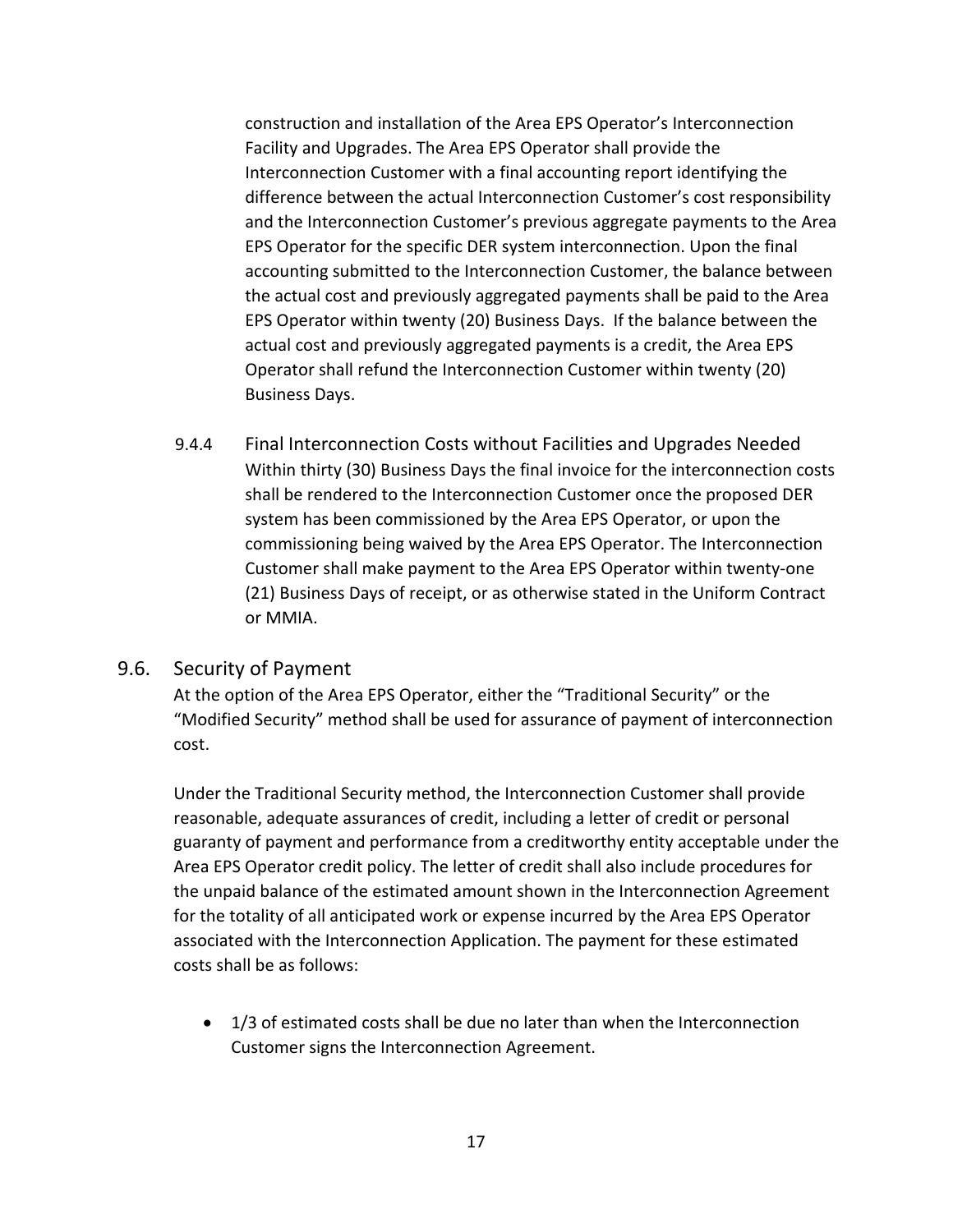- An additional 1/3 of estimated costs shall be due prior to initial energization of the DER with the Area EPS Operator.
- Remainder of actual costs, incurred by Area EPS Operator, shall be due within thirty (30) Business Days from the date the bill is mailed by the Area EPS Operator after project completion.

Under the Modified Security method, at least twenty (20) Business Days prior to the commencement of the design, procurement, installation, or construction of a discrete portion of the Area EPS Operator's Interconnection Facilities and Upgrades, the Interconnection Customer shall provide the Area EPS Operator, at the Interconnection Customer's option, a guaranty, letter of credit or other form of security that is reasonably acceptable to the Area EPS Operator and is consistent with the Minnesota Uniform Commercial Code. Such security for payment shall be in an amount sufficient to cover the costs for constructing, designing, procuring, and installing the applicable portion of the Area EPS Operator's Interconnection Facilities and Upgrades and shall be reduced on a dollar‐for‐dollar basis for payments made to the Area EPS Operator under the Interconnection Agreement during its term.

The guaranty must be made by an entity that meets the creditworthiness requirements of the Area EPS Operator and contain terms and conditions that guarantee payment of any amount that may be due from the Interconnection Customer, up to an agreed‐to maximum amount.

The letter of credit must be issued by a financial institution or insurer reasonably acceptable to the Area EPS Operator and must specify a reasonable expiration date not sooner than sixty (60) Business Days (three calendar months) after the due date of the final accounting report and bill described in Section 9.5

#### 9.7. Non‐Warranty

Area EPS Operator does not give any warranty, expressed or implied, as to the adequacy, safety, or other characteristics of any structures, equipment, wires, appliances or devices owned, operated, installed or maintained by the Interconnection Customer, including without limitation the DER and any structures, equipment, wires, appliances or devices not owned, operated or maintained by the Area EPS Operator. The Area EPS Operator does not guarantee uninterrupted power supply to the DER and will operate the Distribution System with the same reliability standards for the entire customer base.

#### 9.8. Authorization for Parallel Operation

The Interconnection Customer shall not operate its DER system in parallel with the Area EPS Operator's Distribution System without prior written authorization from the